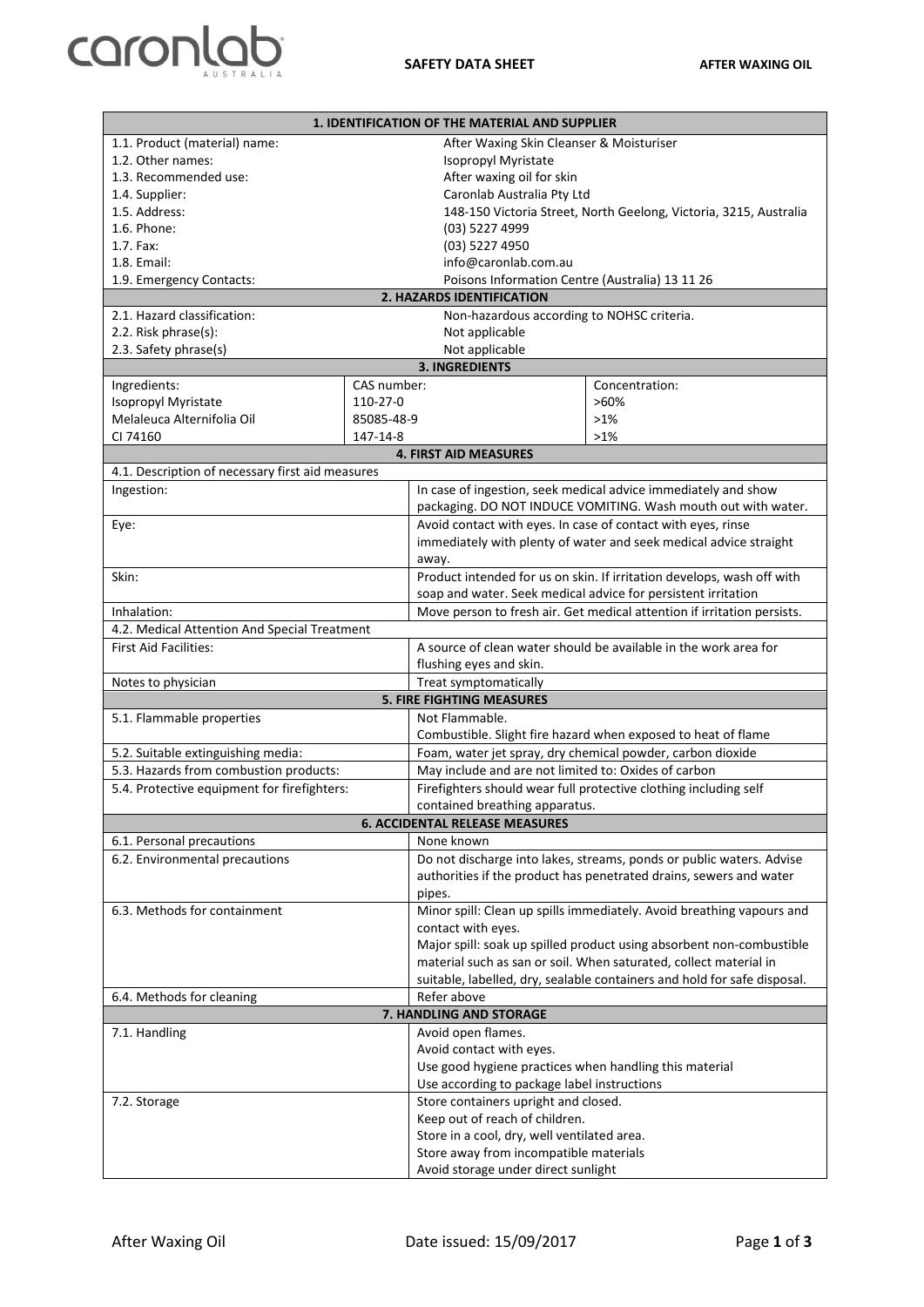## **caronlab**

| 8. EXPOSURE CONTROLS/PERSONAL PROTECTION                                                     |                                                                     |  |  |
|----------------------------------------------------------------------------------------------|---------------------------------------------------------------------|--|--|
| 8.1. National exposure standards                                                             | None allocated                                                      |  |  |
| 8.2. Biological limit values                                                                 | None allocated                                                      |  |  |
| 8.3. Engineering controls                                                                    | Use in well ventilated area                                         |  |  |
| 8.4. Personal protective equipment                                                           | Safety glasses may be used for eye protection.                      |  |  |
| 9. PHYSICAL AND CHEMICAL PROPERTIES                                                          |                                                                     |  |  |
| 9.1. Appearance:                                                                             | Light blue transparent liquid                                       |  |  |
| 9.2. Odour:                                                                                  | Characteristic odour of a tree oil                                  |  |  |
| 9.3. pH:                                                                                     | Not available                                                       |  |  |
| 9.4. Vapour Pressure:                                                                        | Not available                                                       |  |  |
| 9.5. Vapour density:                                                                         | Not available                                                       |  |  |
| 9.6. Melting point                                                                           | Approximately 0°C                                                   |  |  |
| 9.7. Solubility in water:                                                                    | Insoluble                                                           |  |  |
| 98. Specific gravity:                                                                        | $0.84 - 0.87$ g/mL                                                  |  |  |
| 9.9. Flammable materials information:                                                        |                                                                     |  |  |
| Flash point and method of detecting flash point;                                             | $< 110^{\circ}$ C                                                   |  |  |
| upper and lower flammable (explosive) limits in                                              | Not available                                                       |  |  |
| air;                                                                                         |                                                                     |  |  |
| and ignition temperature.                                                                    | $<$ 350 $°C$                                                        |  |  |
| 9.10. Viscosity at room temperature:                                                         | Liquid                                                              |  |  |
| 9.11. Percent volatile:                                                                      | Not available                                                       |  |  |
| <b>10. STABILITY AND REACTIVITY</b>                                                          |                                                                     |  |  |
| 10.1. Chemical Stability:                                                                    | Product is stable under normal conditions of use, storage and       |  |  |
| 10.2. Conditions to avoid:                                                                   | temperature<br>unknown                                              |  |  |
| 10.3. Incompatible materials:                                                                | Oxidisers.                                                          |  |  |
| 10.4. Hazardous decomposition products:                                                      | On combustion, may emit toxic fumes of carbon dioxide               |  |  |
|                                                                                              |                                                                     |  |  |
| Combustible. Slight fire hazard when exposed to heat or flame.<br>10.5. Hazardous reactions: |                                                                     |  |  |
| <b>11. TOXICOLOGICAL INFORMATION</b><br>11.1. Effects of acute exposure:                     |                                                                     |  |  |
| Eye contact:                                                                                 | No risk anticipated in normal use. May cause eye irritation in some |  |  |
| Skin contact:                                                                                | persons                                                             |  |  |
| Inhalation:                                                                                  | No risk anticipated in normal use.                                  |  |  |
| Ingestion:                                                                                   | Can cause respiratory irritation in some persons. Not classified as |  |  |
|                                                                                              | harmful by inhalation.                                              |  |  |
|                                                                                              | No risk anticipated in normal use                                   |  |  |
| 11.1.2. Chronic                                                                              | No long term effects are known.                                     |  |  |
| <b>12. ECOLOGICAL INFORMATION</b>                                                            |                                                                     |  |  |
| 12.1. Ecotoxicity:                                                                           | Toxic to aquatic organisms.                                         |  |  |
| 12.2. Persistence and degradability:                                                         | Low                                                                 |  |  |
| 12.4. Mobility in environmental media                                                        | Low                                                                 |  |  |
| 12.5. Environmental protection                                                               | Do not discharge product unmonitored into the environment or allow  |  |  |
|                                                                                              | contact with natural aquatic environments                           |  |  |